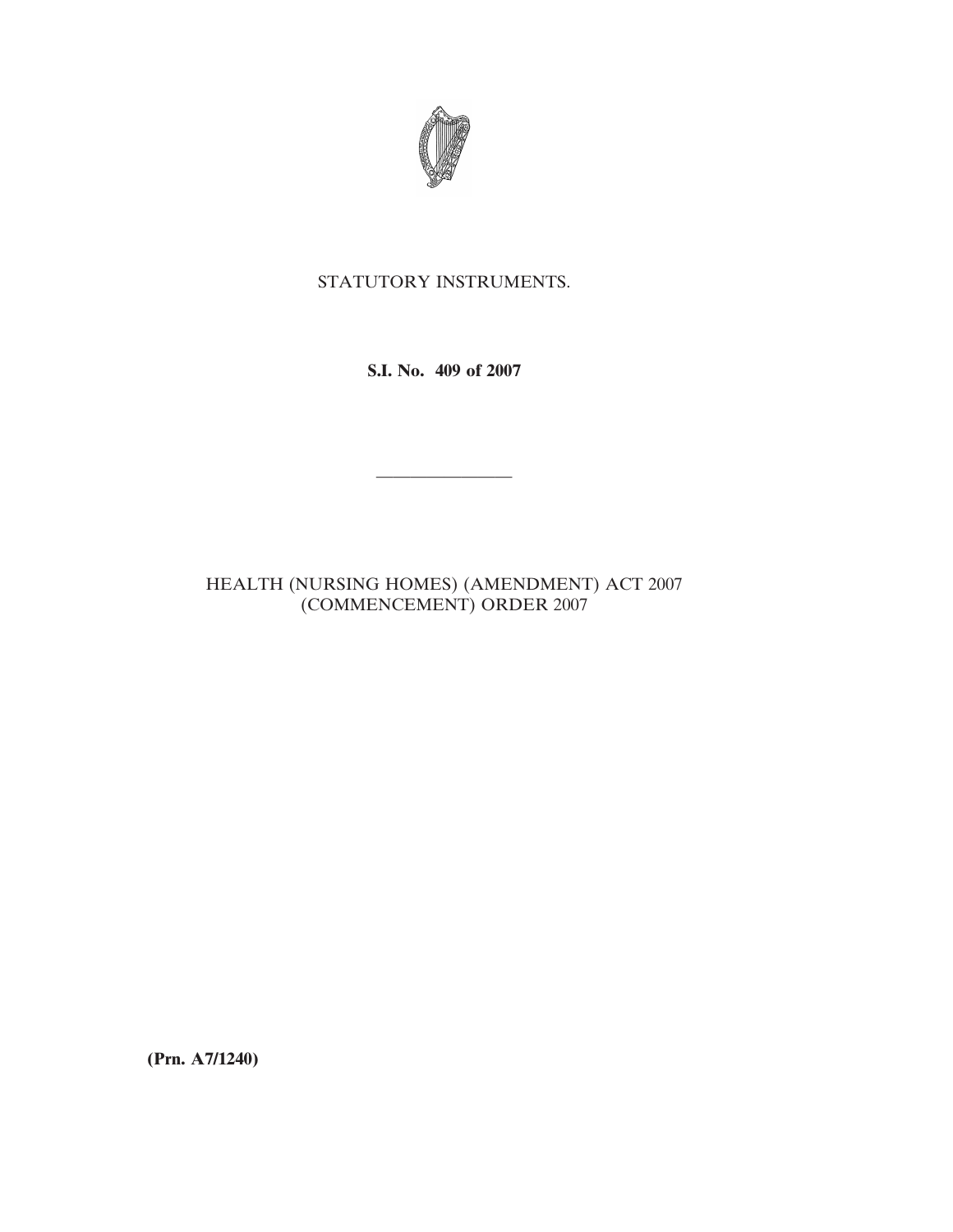## HEALTH (NURSING HOMES) (AMENDMENT) ACT 2007 (COMMENCEMENT) ORDER 2007

I, MARY HARNEY, Minister for Health and Children, in exercise of the powers conferred on me by section 12(3) of the Health (Nursing Homes) (Amendment) Act 2007, hereby orders as follows:

1. This Order may be cited as the Health (Nursing Homes) (Amendment) Act 2007 (Commencement) Order 2007.

2. The 8th day of June, 2007 is hereby appointed as the day on which the Health (Nursing Homes) (Amendment) Act 2007 (except insofar as it already is in operation) comes into operation.



GIVEN under my Official Seal, this 5th day of June, 2007.

> MARY HARNEY, Minister for Health and Children.

*Notice of the making of this Statutory Instrument was published in "Iris Oifigiu´il" of* 29*th August* 2008.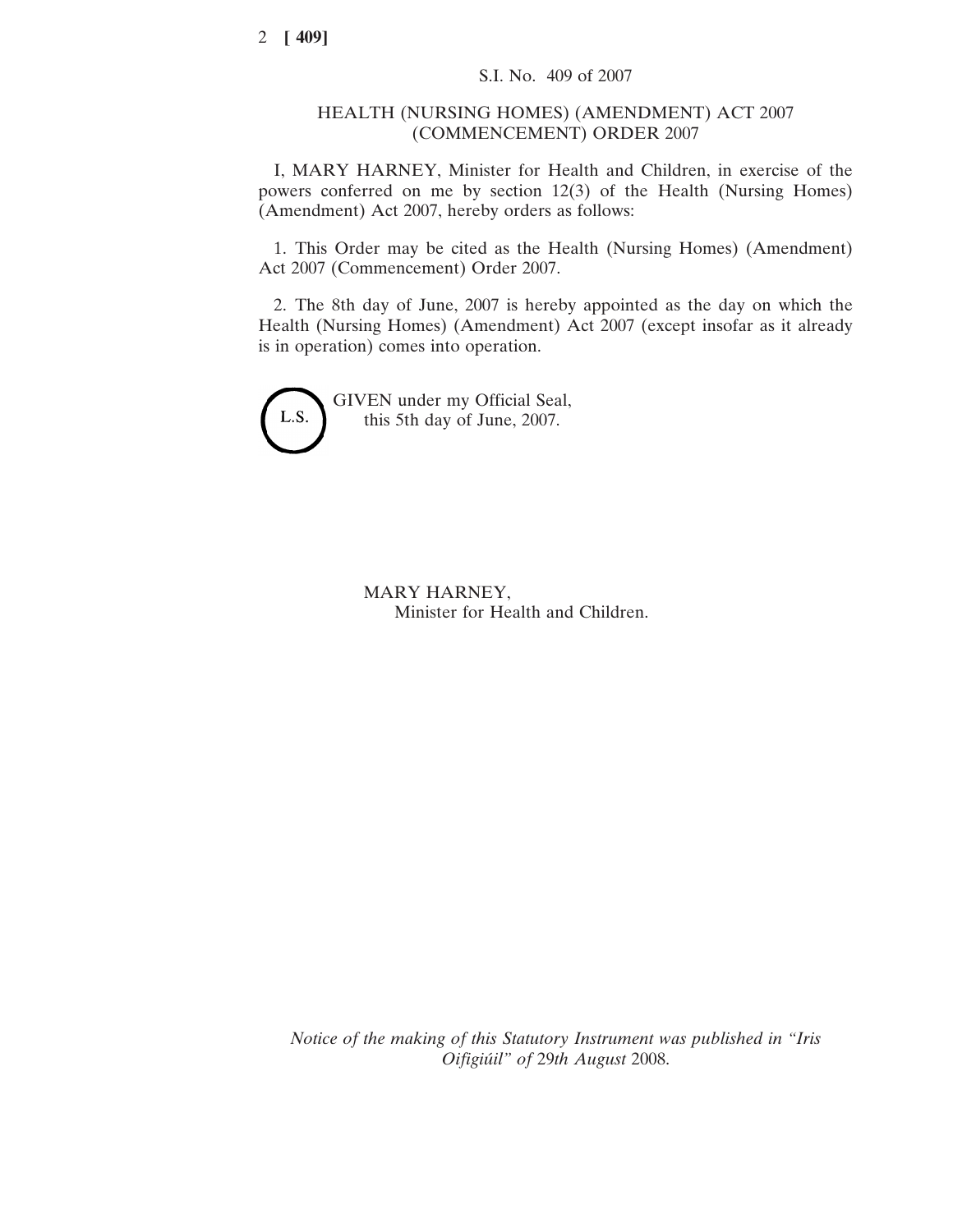**[ 409]** 3

## EXPLANATORY NOTE

*(This note is not part of the Instrument and does not purport to be a legal interpretation.)*

The effect of this Order is to commence the remaining sections of the Health (Nursing Homes) (Amendment) Act 2007, as sections 10 and 11 came into operation on the passing of the Act. The purpose of the Act is to ensure that the existing Nursing Home Subvention Scheme for private nursing home care is provided for in primary legislation. The Act sets out the provisions of the scheme for implementation by the Health Service Executive.